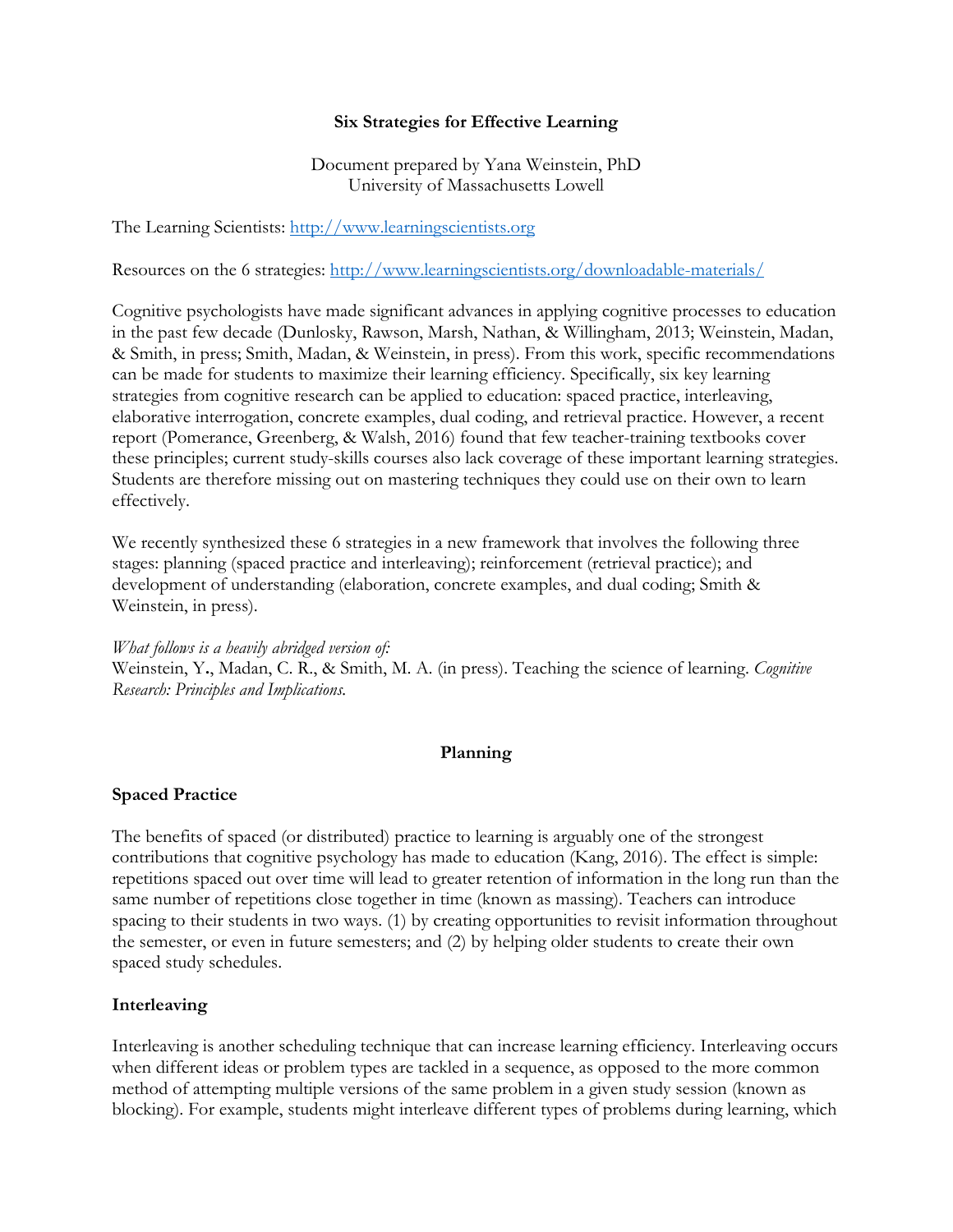is particularly applicable to subjects such as math and physics (Rohrer & Taylor, 2007). Interleaving can be helpful in other situations that require discrimination, such as inductive learning (Kornell & Bjork, 2008). Another type of interleaving involves the interleaving of study and test opportunities (Trafton & Reiser, 1993).

## **Reinforcement: Retrieval Practice**

What should students be doing when they sit down to study? While tests are most often used for assessment purposes, a lesser known benefit of tests is that they actually cause learning by strengthening the memory of the tested information (Karpicke, Lehman, & Aue, 2014). Testing was shown to strengthen memory as early as 100 years ago (Gates, 1917), and in recent decades there has been a surge of research in the last decade on the mnemonic benefits of testing, or what we now call *retrieval practice*. The act of retrieval itself is thought to strengthen memory, making information more retrieval later (Roediger & Karpicke, 2006). In addition, practicing retrieval improves higher-order, meaningful learning, such as transferring information to new contexts or applying knowledge to new situations (e.g., Butler, 2010; McDaniel et al., 2013; Smith, Blunt, Whiffen, & Karpicke, 2016). Practicing retrieval is a powerful way to improve meaningful learning of information, and it is relatively easy to implement in the classroom. When students sit down to study, their primary strategy should always involve retrieval practice.

# **Development of Understanding**

### **Elaboration**

Elaboration involves connecting new information to pre-existing knowledge, and describing things in many details. In practice, elaboration could mean many different things, but the common thread is that elaboration involves adding features to an existing memory. Elaborative interrogation is a specific technique under the umbrella of elaboration that has received ample evidence in terms of effectiveness. This technique is called elaborative interrogation, and involves students questioning the materials that they are studying (Pressley, McDaniel, Turnure, Wood, & Ahmad, 1987). To use this technique, students must ask "how" and "why" questions about the concepts they are studying, and then try to answer these questions – either from their materials, or, eventually from memory (McDaniel & Donnelly, 1996). The process of figuring out the answer to the questions – with some amount of uncertainty (Overoye & Storm, 2015) – can help learning.

# **Concrete Examples**

Providing supporting information can improve the learning of key ideas and concepts. Specifically, using concrete examples to supplement content that is more conceptual or abstract in nature can make the ideas easier to understand and remember (Paivio, Walsh, & Bons, 1994). Concrete examples can provide several advantages to the learning process: (a) they can concisely convey information, (b) they can provide students with more concrete information that is easier to remember, and (c) they can take advantage of the superior memorability of pictures relative to words (see Dual Coding). However, care must be taken when selecting the examples (LeFevre and Dixon, 1986), and many examples will need to be provided so that students can deepen their understanding of abstract concepts rather than focusing on surface features (Gick & Holyoak, 1983).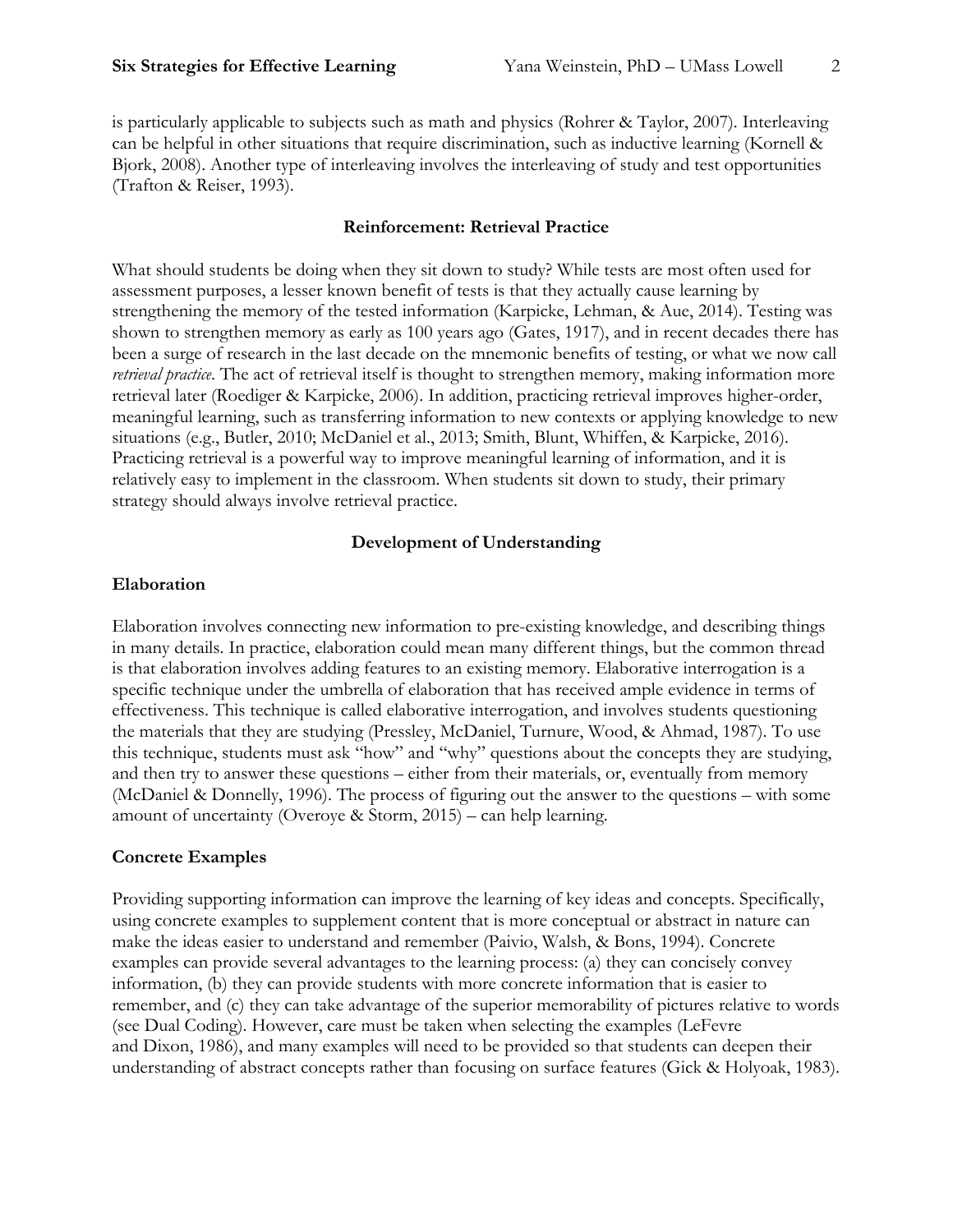### **Dual Coding**

More information can be conveyed through a simple illustration than through several paragraphs of text (e.g., Barker & Manji, 1989; Mayer & Gallini, 1990). In addition to being able to convey information more succinctly, pictures are also more memorable than words (Paivio & Csapo, 1969, 1973). Paivio (1971) proposed that verbal and pictorial information is processed through separate channels or information 'codes'. This dual coding theory (Paivio, 2007) suggests that providing both verbal and pictorial representations of the same information enhances learning and memory. Clark and Paivio (1991) provide a thorough review of dual coding theory and its relation to education. Given that pictures are generally remembered better than words, it is important to ensure that the pictures students are provided with are helpful and relevant to the content they are expected to learn. If students are provided with useful visual examples, this can decrease conceptual errors; however, visual details can at times become a distraction and hinder performance (McNeill, Uttal, Jarvin, & Sternberg, 2009).

#### **Warning: Learning Styles**

Dual coding theory is distinct from the notion of 'Learning Styles,' which describe the idea that individuals benefit from instruction that matches their modality preference. While this idea is pervasive and individuals often subjectively feel that they have a preference, evidence indicates that the learning styles theory is not supported by empirical findings (Pashler, McDaniel, Rohrer, & Bjork, 2008). That is, there is no evidence that instructing students in their preferred learning style leads to an overall improvement in learning. Learning Styles have become an urban legend in education (Hattie & Yates, 2014); the evidence-informed teacher must remain skeptical of this fad in the absence of reliable evidence for teaching to preferred Learning Styles (Kirschner, 2017).

#### **References**

- Barker, P. G., & Manji, K. A. (1989). Pictorial dialogue methods. *International Journal of Man-Machine Studies, 31*, 323-347.
- Butler, A. C. (2010). Repeated testing produces superior transfer of learning relative to repeated studying. *Journal of Experimental Psychology: Learning, Memory, and Cognition, 36*, 1174-1133.
- Clark, J. M., & Paivio, A. (1991). Dual coding theory and education. *Educational Psychology Review, 3*, 149-210.
- Dunlosky, J., Rawson, K. A., Marsh, E. J., Nathan, M. J., & Willingham, D. T. (2013). Improving students' learning with effective learning techniques: Promising directions from cognitive and educational psychology*. Psychological Science in the Public Interest, 14,* 4-58.
- Gick, M. L., & Holyoak, K. J. (1983). Schema induction and analogical transfer. *Cognitive Psychology, 15*, 1-38.
- Hattie, J., & Yates, G. (2014). *Visible learning and the science of how we learn*. New York: Routledge.
- Kang, S. H. (2016). Spaced Repetition Promotes Efficient and Effective Learning Policy Implications for Instruction. *Policy Insights from the Behavioral and Brain Sciences*, *3*, 12-19.
- Karpicke, J. D., Lehman, M., & Aue, W. R. (2014). Retrieval-based learning: An episodic context account. In B. H. Ross (Ed.), *Psychology of Learning and Motivation, Vol. 61* (pp. 237-284). San Diego, CA: Elsevier Academic Press.
- Kirschner, P. A. (2017). Stop propagating the learning styles myth. *Computers & Education*, 106, 166-171.